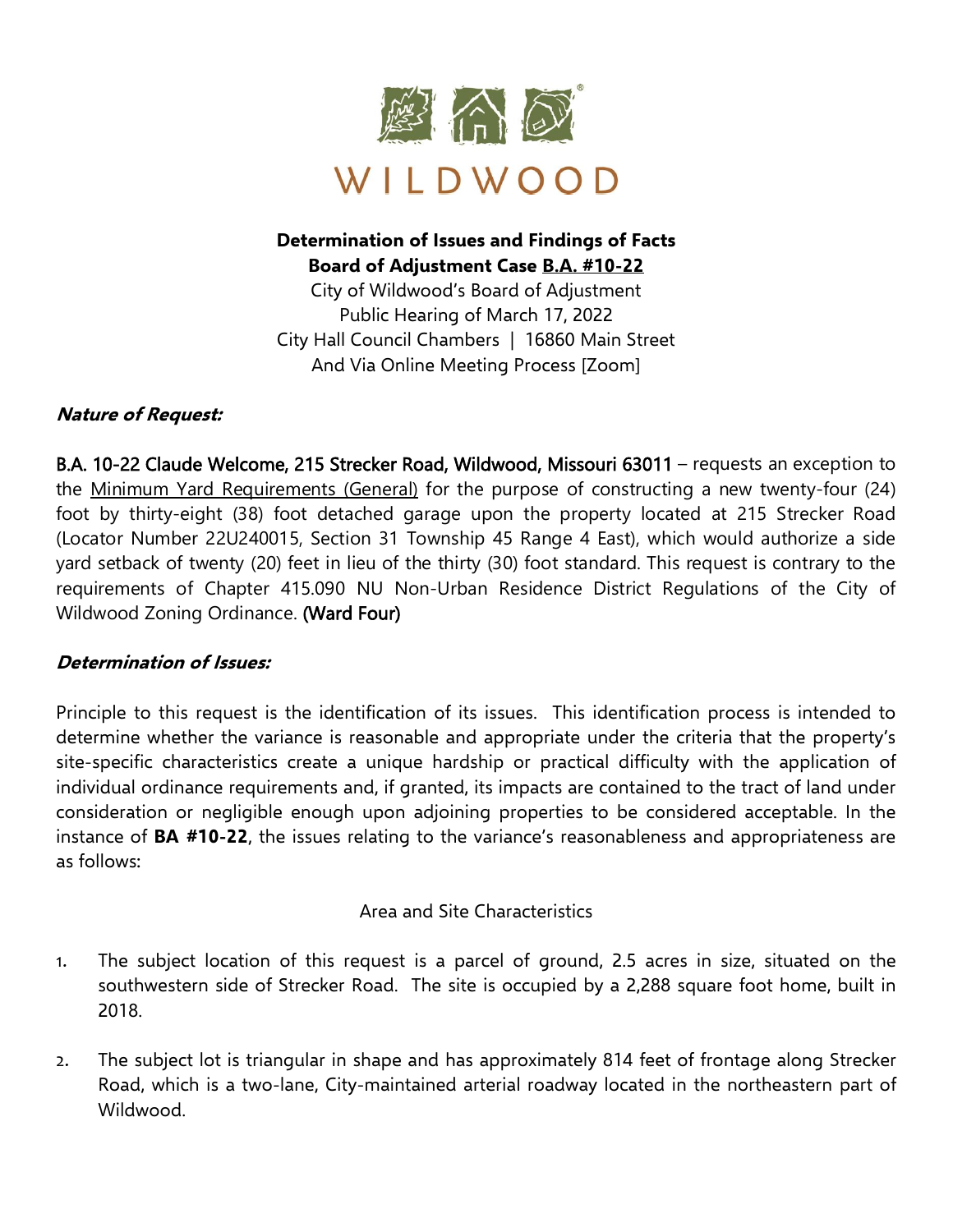- 3. The property is zoned NU Non-Urban Residence District, which establishes requirements for the placement of any structures or buildings upon it. Principle among these requirements are the setback distances from any property line, which are fifty (50) feet for any front-yard area and thirty (30) feet for any side and rear yard areas.
- 4. The subject lot is primarily wooded, with the higher elevations located along Strecker Road and the western property line, with the land then descending into a small valley. There is an overall relief of approximately fifty (50) feet.
- 5. The land use pattern in the vicinity of the site is all residential. However, there is a unique circumstance to this lot in that, while it is a large lot at 2.5 acres and zoned NU Non-Urban Residence District, all lots surrounding it are zoned either R-3 10,000 square foot Residence District or R-2 15,000 square foot Residence District, with many a part of Planned Environmental Units (PEUs) approved by St. Louis County, characterized by densely clustered residential development on small lots around large tracts of Common Ground.
- 6. The residential properties abutting the western side yard property line of the subject lot are all zoned R-3 10,000 square foot Residence District, part of the Timber Ridge Estates - Plat One, and range from 10,375 square feet to 12,208 square feet in size. The rear yard setback of these lots, established by PEU Ordinance #14,735, approved by St. Louis County in 1989, is fifteen (15) feet.

# Current Request

- 7. This request pertains to the proposed construction of a new twenty-four (24) foot by thirty-eight (38) foot detached garage to the west of the existing single-family dwelling. The garage is to be placed at the terminus of the existing access drive to the property. The petitioner is requesting a side yard setback of twenty (20) feet in lieu of thirty (30) feet for this purpose.
- 8. The information provided by the applicant notes the unique hardship presented by the slopes that exist on portions of the lot beyond the location most logical for the garage.
- 9. The applicant has submitted photos that identify the trees to be removed or preserved, as part of the project, noting that the largest tree to be removed is an oak with a sixteen (16) inch diameter at breast height (DBH), which is not classified as a Grand Tree. According to the applicant's submission, four (4) trees will be removed for this project, with none classified as Grand Trees. The applicant has noted in a letter to the Board there is a plan to plant trees along the fence line of neighboring properties to mitigate any visual impacts to them.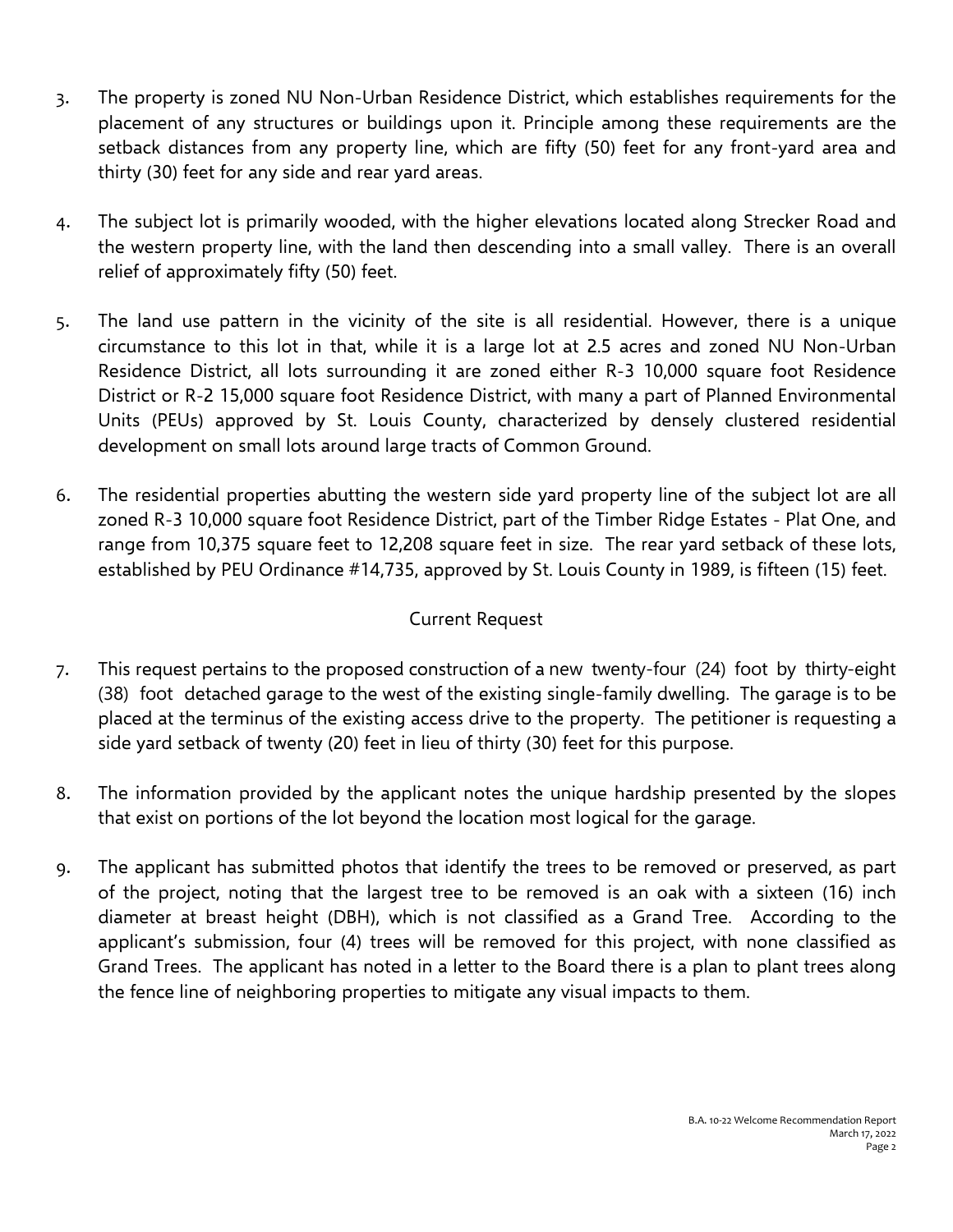## Correspondences and Previous Actions

- 10. The site was duly posted in accordance with City code requirements, including the placement of a sign on the property, an advertisement in a newspaper, and a posting at City Hall. Along with these notifications, a direct mailing was sent to surrounding properties advertising the request.
- 11. The Department of Planning has received five (5) written comments from neighbors, all in support of the request, at the time this report was written and completed for distribution. Three (3) of these comments are in the form of emails from the abutting neighbors most impacted by the proposed project, indicating they had been shown the applicant's plans and support the request based on the proposed mitigation plan (one neighbor mentioned that three (3), eight (8) foot cedar trees were proposed to be planted along the fence line).

12. No previous variances have been granted to this property.

## Findings of Fact:

The Department of Planning has reviewed this request with regard to the criteria established for its approval or denial, i.e. site characteristics, which render a unique hardship or a practical difficulty and impacts on adjoining properties, and believes this request **does meet** the requirements set forth to be considered reasonable and appropriate. This position is premised upon a number of site-specific findings. These findings are as follows:

- 1. The substantial slope from where the residence is placed on the lot to its eastern side and rear limits the number of viable locations for the proposed detached garage.
- 2. The proposed placement of the garage is logical, in that it is located at the driveway terminus on level ground.
- 3. The surrounding land use pattern, which is noted in the analysis above as small sized residential lots with fifteen (15) foot rear yard setbacks, offsets the impact in this area the garage would have on the abutting properties along the western side property line, given the character already established.
- 4. The tree preservation plan and landscape plan provided by the petitioner further minimizes impacts to these properties, by shielding the structure from view.
- 5. The applicant's neighbors most impacted by the request have been engaged in the proposed plans and appear to support them, with the mitigation measures that are proposed.